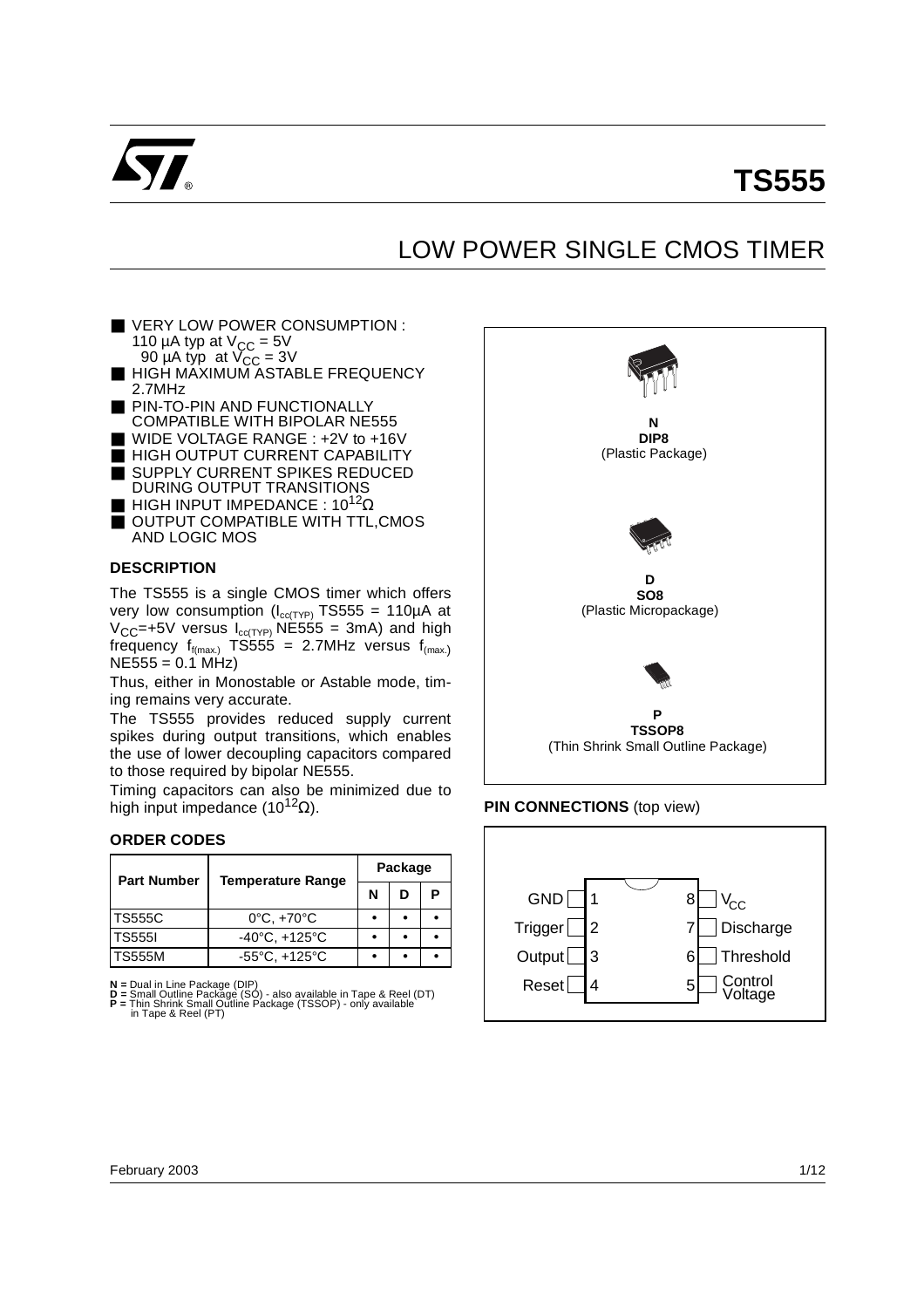## **TS555**

## **BLOCK DIAGRAM**



### **FUNCTION TABLE**

| <b>RESET</b> | <b>TRIGGER</b> | <b>THRESHOLD</b> | <b>OUTPUT</b>         |
|--------------|----------------|------------------|-----------------------|
| LOW          | v<br>ㅅ         | ́                | Low                   |
| High         | Low            | ́                | High                  |
| High         | High           | High             | Low                   |
| High         | High           | Low              | <b>Previous State</b> |

**LOW** <-----> Level Voltage ≤ Min voltage specificed

**HIGH** <-----> Level Voltage ≥ Max voltage specificed

**x** <-----> Irrelevant

## **ABSOLUTE MAXIMUM RATINGS**

| Symbol       | <b>Parameter</b>                |                                               | Value              | Unit         |
|--------------|---------------------------------|-----------------------------------------------|--------------------|--------------|
| $V_{\rm CC}$ | Supply Voltage                  | $+18$                                         |                    |              |
|              | Junction Temperature            | $+150$                                        | °C                 |              |
| stg          | Storage Temperature Range       |                                               | $-65$ to $+150$    | $^{\circ}$ C |
| $P_D$        | Power dissipation <sup>1)</sup> | DIP <sub>8</sub><br>SO <sub>8</sub><br>TSSOP8 | 1250<br>715<br>625 | mW           |

1.  $T_j = 150^{\circ}$ C,  $T_{amb} = 25^{\circ}$ C with Rthja = 100°C/W for DIP8 package  $Rthja = 175^{\circ}$ C/W for SO8 package

 $Rthja = 200^{\circ}$ C/W for TSSOP8 package

**OPERATING CONDITIONS** 

| Symbol       | <b>Parameter</b>                                                                        | Value                                            | Unit |
|--------------|-----------------------------------------------------------------------------------------|--------------------------------------------------|------|
| $V_{\rm CC}$ | Supply Voltage                                                                          | $+2$ to $+16$                                    |      |
| oper         | Operating Free Air Temperature Range<br><b>TS555C</b><br><b>TS5551</b><br><b>TS555M</b> | 0 to $+70$<br>$-40$ to $+125$<br>$-55$ to $+125$ | °C   |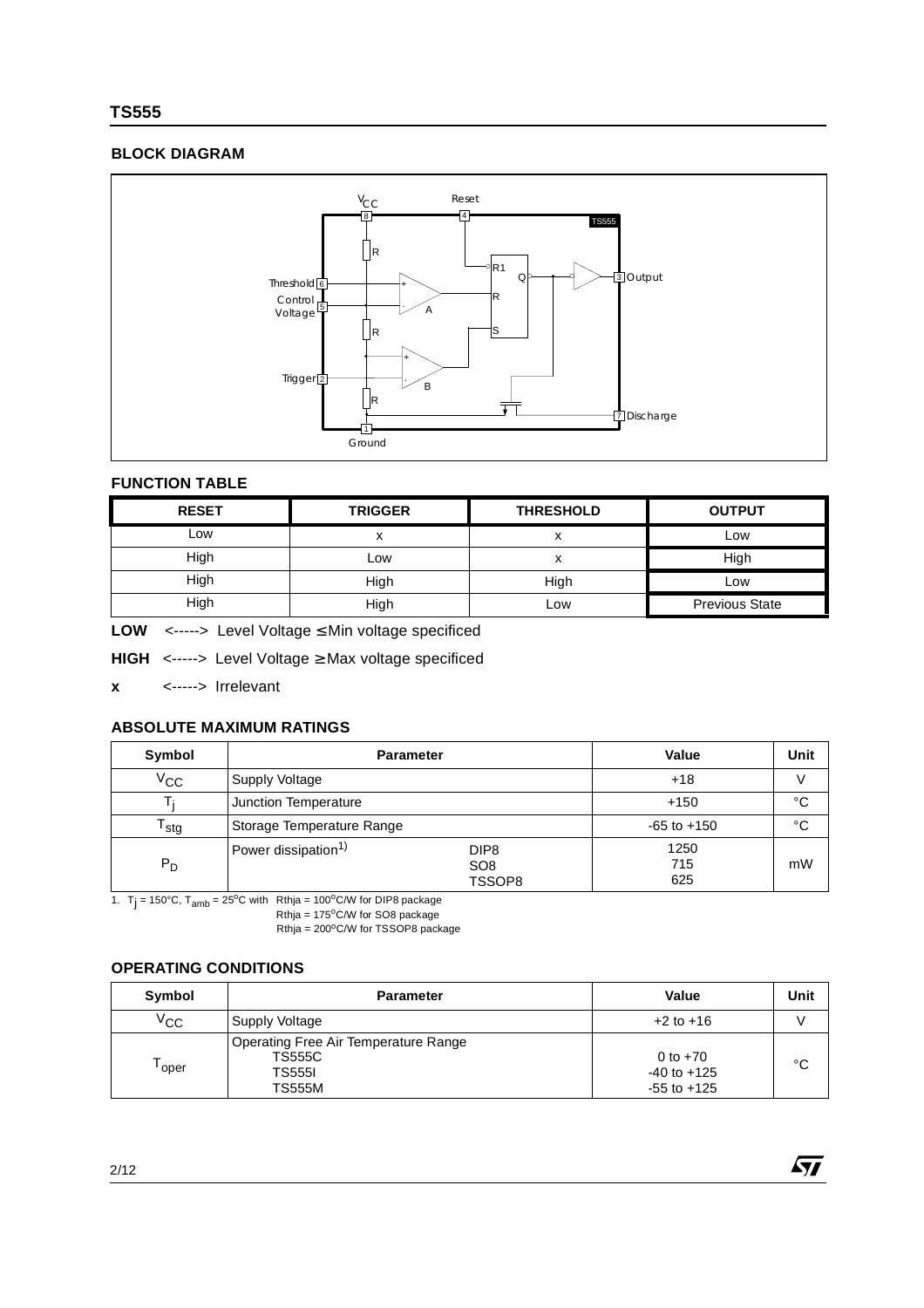## **SCHEMATIC DIAGRAM**

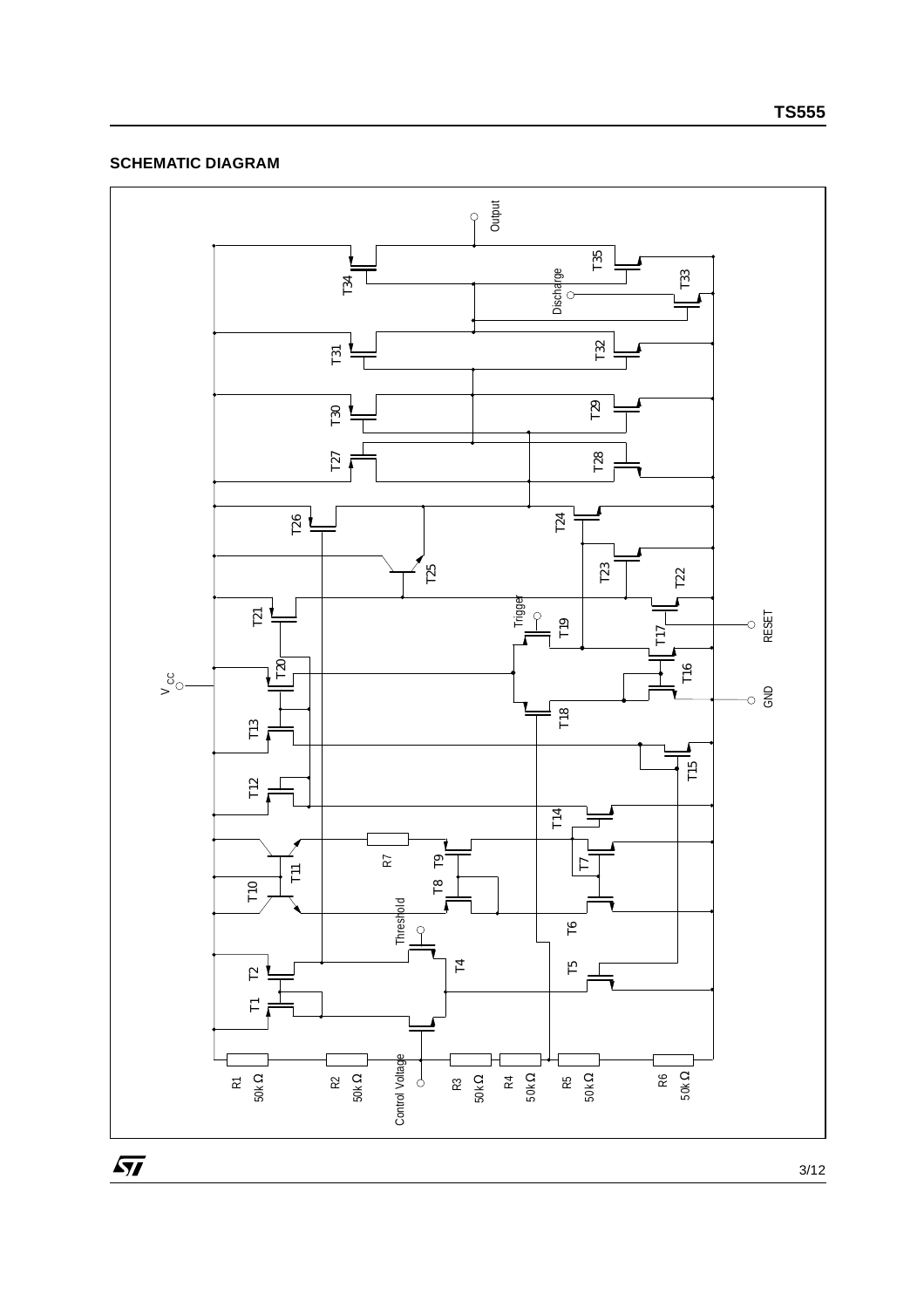## **STATIC ELECTRICAL CHARACTERISTICS**

 $V_{CC}$  = +2V,  $T_{amb}$  = +25°C, Reset to  $V_{CC}$  (unless otherwise specified)

| Symbol            | <b>Parameter</b>                                                                                                     | Min.       | Typ. | Max.         | <b>Unit</b> |
|-------------------|----------------------------------------------------------------------------------------------------------------------|------------|------|--------------|-------------|
| $_{\rm lcc}$      | Supply Current (no load, High and Low States)<br>$T_{min} \leq T_{amb} \leq T_{max}$                                 |            | 65   | 200<br>200   | μA          |
| $V_{CL}$          | Control Voltage Level<br>$T_{\text{min}} \leq T_{\text{amb}} \leq T_{\text{max}}$                                    | 1.2<br>1.1 | 1.3  | 1.4<br>1.5   | $\vee$      |
| V <sub>DIS</sub>  | Discharge Saturation Voltage ( $I_{dis} = 1 \text{mA}$ )<br>$T_{min.} \leq T_{amb} \leq T_{max.}$                    |            | 0.05 | 0.2<br>0.25  | $\vee$      |
| l <sub>DIS</sub>  | Discharge Pin Leakage Current                                                                                        |            | 1    | 100          | nA          |
| $V_{OL}$          | Low Level Output Voltage (I <sub>sink</sub> = 1mA)<br>$T_{\text{min}} \leq T_{\text{amb}} \leq T_{\text{max}}$       |            | 0.1  | 0.3<br>0.35  | $\vee$      |
| $V_{OH}$          | High Level Output Voltage (I <sub>source</sub> = -0.3mA)<br>$T_{\text{min}} \leq T_{\text{amb}} \leq T_{\text{max}}$ | 1.5<br>1.5 | 1.9  |              | $\vee$      |
| V <sub>TRIG</sub> | Trigger Voltage<br>$T_{min.} \leq T_{amb} \leq T_{max.}$                                                             | 0.4<br>0.3 | 0.67 | 0.95<br>1.05 | $\vee$      |
| <sup>I</sup> TRIG | <b>Trigger Current</b>                                                                                               |            | 10   |              | рA          |
| <sup>I</sup> тн   | <b>Threshold Current</b>                                                                                             |            | 10   |              | рA          |
| VRESET            | <b>Reset Voltage</b><br>$T_{min.} \leq T_{amb} \leq T_{max.}$                                                        | 0.4<br>0.3 | 1.1  | 1.5<br>2.0   | $\vee$      |
| <b>RESET</b>      | <b>Reset Current</b>                                                                                                 |            | 10   |              | рA          |

 $\sqrt{M}$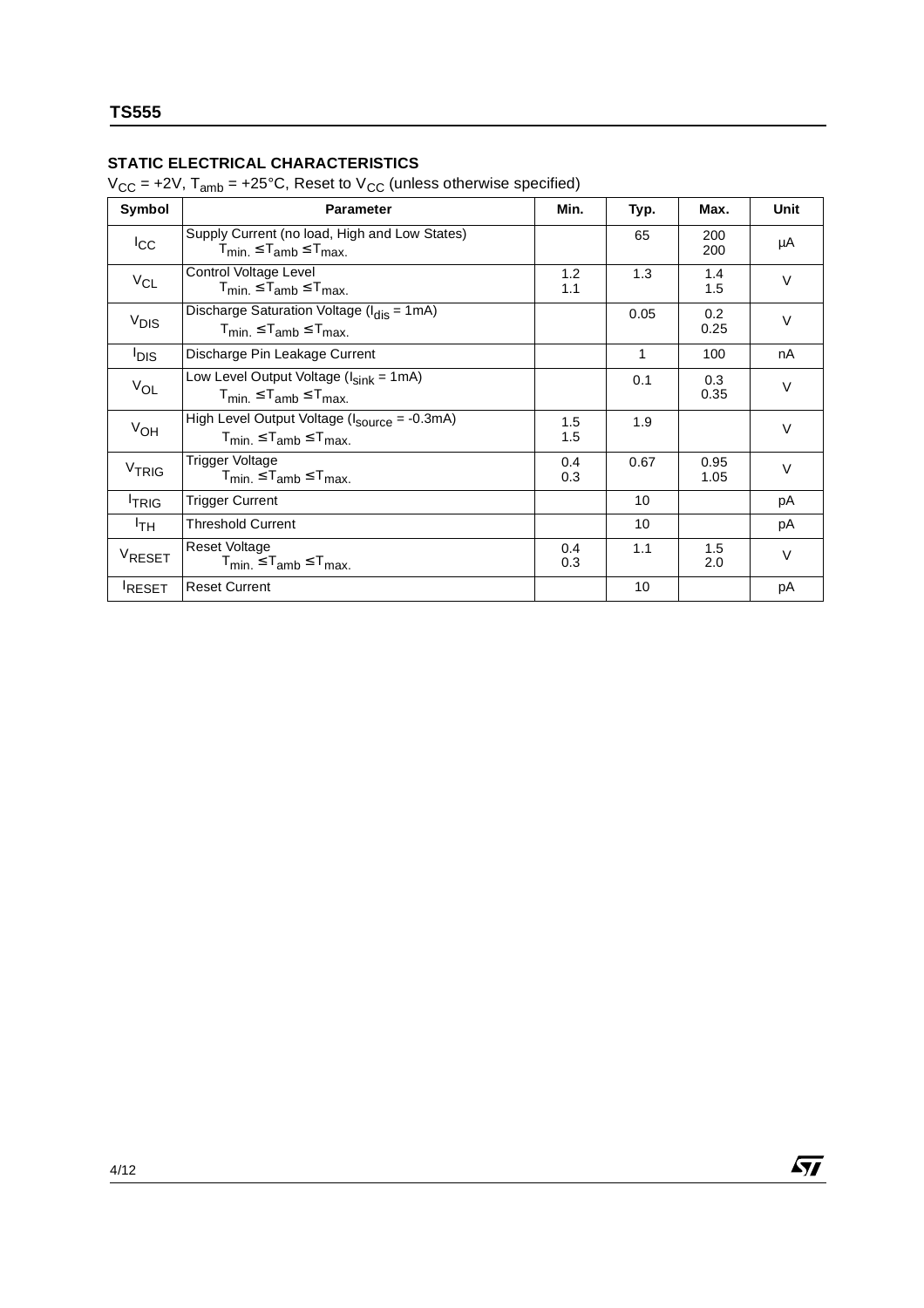### **ELECTRICAL CHARACTERISTICS**

 $V_{CC}$  = +3V,  $T_{amb}$  = +25°C, Reset to  $V_{CC}$  (unless otherwise specified)

| Symbol             | <b>Parameter</b>                                                                                             | Min.       | Typ.        | Max.                    | <b>Unit</b> |
|--------------------|--------------------------------------------------------------------------------------------------------------|------------|-------------|-------------------------|-------------|
| $_{\rm lcc}$       | Supply Current (no load, High and Low States)<br>$T_{min.} \leq T_{amb} \leq T_{max.}$                       |            | 90          | 230<br>230              | μA          |
| $V_{CL}$           | Control Voltage Level<br>$T_{min} \leq T_{amb} \leq T_{max}$                                                 | 1.8<br>1.7 | 2           | $2.2\phantom{0}$<br>2.3 | $\vee$      |
| V <sub>DIS</sub>   | Discharge Saturation Voltage ( $I_{dis} = 1mA$ )<br>$T_{\text{min}} \leq T_{\text{amb}} \leq T_{\text{max}}$ |            | 0.05        | 0.2<br>0.25             | $\vee$      |
| <b>DIS</b>         | Discharge Pin Leakage Current                                                                                |            | 1           | 100                     | nA          |
| $V_{OL}$           | Low Level Output Voltage ( $I_{sink}$ = 1mA)<br>$T_{min} \leq T_{amb} \leq T_{max}$                          |            | 0.1         | 0.3<br>0.35             | $\vee$      |
| $V_{OH}$           | High Level Output Voltage (I <sub>source</sub> = -0.3mA)<br>$T_{min.} \leq T_{amb} \leq T_{max.}$            | 2.5<br>2.5 | 2.9         |                         | $\vee$      |
| V <sub>TRIG</sub>  | Trigger Voltage<br>$T_{min.} \leq T_{amb} \leq T_{max.}$                                                     | 0.9<br>0.8 | $\mathbf 1$ | 1.1<br>1.2              | $\vee$      |
| <sup>I</sup> TRIG  | <b>Trigger Current</b>                                                                                       |            | 10          |                         | рA          |
| <sup>I</sup> TH    | Threshold Current                                                                                            |            | 10          |                         | рA          |
| V <sub>RESET</sub> | <b>Reset Voltage</b><br>$T_{min.} \leq T_{amb} \leq T_{max.}$                                                | 0.4<br>0.3 | 1.1         | 1.5<br>2.0              | $\vee$      |
| <b>RESET</b>       | <b>Reset Current</b>                                                                                         |            | 10          |                         | рA          |

## **DYNAMIC ELECTRICAL CHARACTERISTICS**

 $V_{CC}$  = +3V, T<sub>amb</sub> = +25°C, Reset to  $V_{CC}$  (unless otherwise specified)

| Symbol             | <b>Parameter</b>                                                                                                                                             | Min. | Typ.   | Max. | Unit       |
|--------------------|--------------------------------------------------------------------------------------------------------------------------------------------------------------|------|--------|------|------------|
|                    | Timing Accuracy (Monostable) <sup>1)</sup><br>$R = 10k\Omega$ , $C = 0.1\mu F$<br>$V_{CC}$ =+2V<br>$V_{CC}$ =+3V                                             |      | 1<br>1 |      | $\%$       |
|                    | Timing Shift with Supply Voltage Variations (Monostable)<br>R = 10k $\Omega$ , C = 0.1 $\mu$ F, V <sub>CC</sub> = +3V ±0.3V <sup>1)</sup>                    |      | 0.5    |      | %N         |
|                    | Timing Shift with Temperature <sup>1)</sup><br>$T_{min.} \leq T_{amb} \leq T_{max}.5$                                                                        |      | 75     |      | ppm/°C     |
| $f_{\text{max}}$   | Maximum Astable Frequency <sup>2)</sup><br>$R_A = 470 \Omega$ , $R_B = 200 \Omega$ , C = 200pF                                                               |      | 2      |      | <b>MHz</b> |
|                    | Astable Frequency Accuracy <sup>2)</sup><br>$R_A = R_B = 1k\Omega$ to 100k $\Omega$ , C = 0.1µF                                                              |      | 5      |      | %          |
|                    | Timing Shift with Supply Voltage Variations (Astable mode) <sup>2)</sup><br>$R_A = R_B = 1k\Omega$ to 100k $\Omega$ , C = 0.1µF, V <sub>CC</sub> = +3 to +5V |      | 0.5    |      | %N         |
| t <sub>R</sub>     | Output Rise Time ( $Cload = 10pF$ )                                                                                                                          |      | 25     |      | ns         |
| tF                 | Output Fall Time $(Cload = 10pF)$                                                                                                                            |      | 20     |      | ns         |
| t <sub>PD</sub>    | <b>Trigger Propagation Delay</b>                                                                                                                             |      | 100    |      | ns         |
| t <sub>RPW</sub>   | Minimum Reset Pulse Width ( $V_{trig}$ = +3V)                                                                                                                |      | 350    |      | ns         |
| see figure 2<br>1. |                                                                                                                                                              |      |        |      |            |

2. see figure 4

 $\sqrt{27}$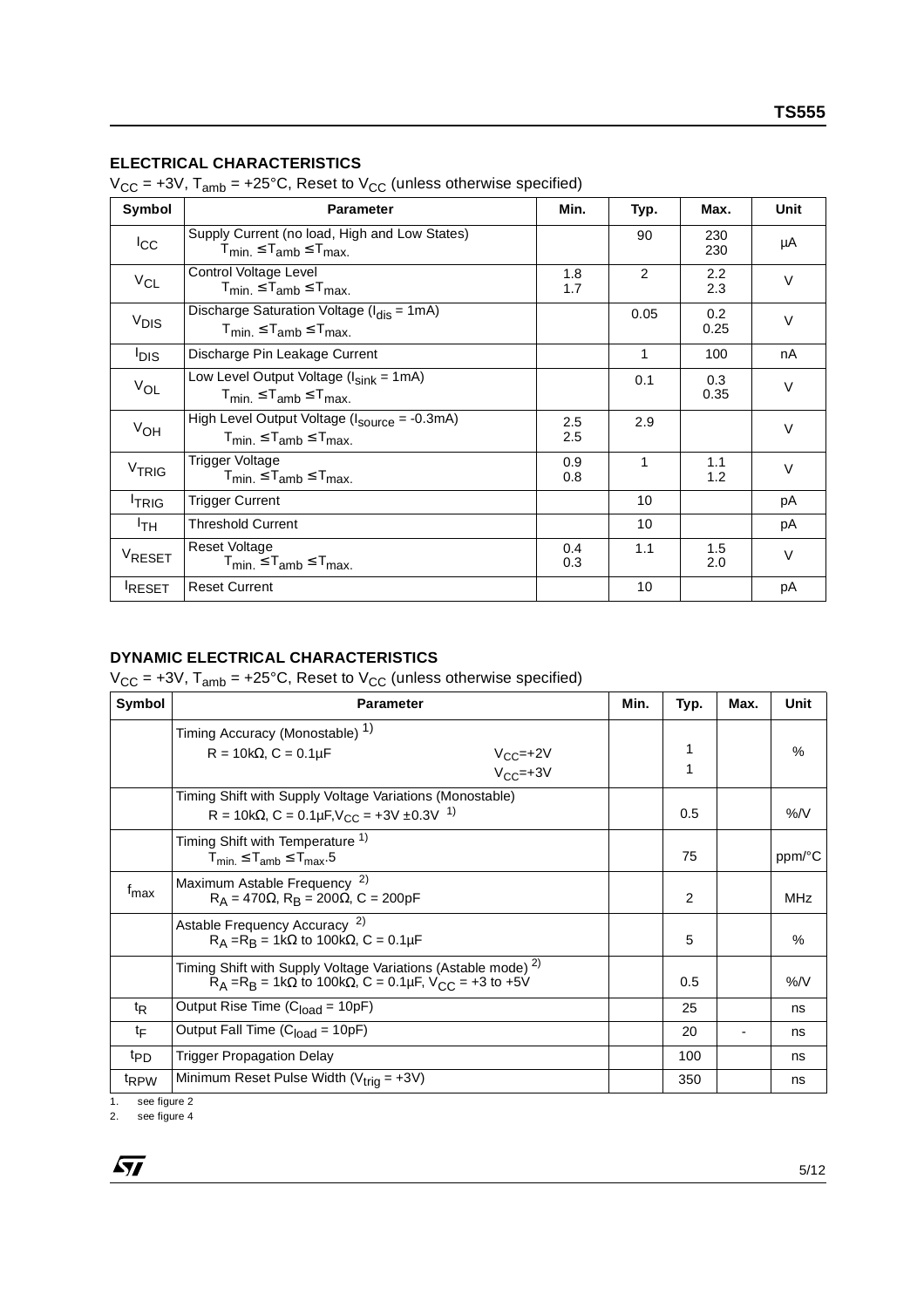## **STATIC ELECTRICAL CHARACTERISTICS**

 $V_{CC}$  = +5V, T<sub>amb</sub> = +25°C, Reset to  $V_{CC}$  (unless otherwise specified)

| Symbol             | <b>Parameter</b>                                                                                          | Min.         | Typ. | Max.         | <b>Unit</b> |
|--------------------|-----------------------------------------------------------------------------------------------------------|--------------|------|--------------|-------------|
| $_{\rm{lcc}}$      | Supply Current (no load, High and Low States)<br>$T_{\text{min}} \leq T_{\text{amb}} \leq T_{\text{max}}$ |              | 110  | 250<br>250   | μA          |
| $V_{CL}$           | Control Voltage Level<br>$T_{min.} \leq T_{amb} \leq T_{max.}$                                            | 2.9<br>2.8   | 3.3  | 3.8<br>3.9   | $\vee$      |
| $V_{DIS}$          | Discharge Saturation Voltage (Idis = 10mA)<br>$T_{min.} \leq T_{amb} \leq T_{max.}$                       |              | 0.2  | 0.3<br>0.35  | $\vee$      |
| <sup>I</sup> DIS   | Discharge Pin Leakage Current                                                                             |              | 1    | 100          | nA          |
| $V_{OL}$           | Low Level Output Voltage ( $I_{sink}$ = 8mA)<br>$T_{min.} \leq T_{amb} \leq T_{max.}$                     |              | 0.3  | 0.6<br>0.8   | $\vee$      |
| VOH                | High Level Output Voltage (I <sub>source</sub> = -2mA)<br>$T_{min.} \leq T_{amb} \leq T_{max.}$           | 4.4<br>4.4   | 4.6  |              | $\vee$      |
| V <sub>TRIG</sub>  | Trigger Voltage<br>$T_{min} \leq T_{amb} \leq T_{max}$                                                    | 1.36<br>1.26 | 1.67 | 1.96<br>2.06 | $\vee$      |
| <sup>I</sup> TRIG  | <b>Trigger Current</b>                                                                                    |              | 10   |              | рA          |
| ŀтн.               | <b>Threshold Current</b>                                                                                  |              | 10   |              | рA          |
| V <sub>RESET</sub> | Reset Voltage<br>$T_{min} \leq T_{amb} \leq T_{max}$                                                      | 0.4<br>0.3   | 1.1  | 1.5<br>2.0   | $\vee$      |
| <b>RESET</b>       | <b>Reset Current</b>                                                                                      |              | 10   |              | рA          |

## **DYNAMIC ELECTRICAL CHARACTERISTICS**

 $V_{CC}$  = +5V, T<sub>amb</sub> = +25°C, Reset to  $V_{CC}$  (unless otherwise specified)

| Symbol           | <b>Parameter</b>                                                                                                                              | Min. | Typ.           | Max. | Unit       |
|------------------|-----------------------------------------------------------------------------------------------------------------------------------------------|------|----------------|------|------------|
|                  | 1)<br>Timing Accuracy (Monostable)<br>$R = 10k\Omega$ , $C = 0.1\mu F$                                                                        |      | $\overline{2}$ |      | $\%$       |
|                  | Timing Shift with Supply Voltage Variations (Monostable) <sup>1)</sup><br>$R = 10k\Omega$ , $C = 0.1\mu F$ , $V_{CC} = +5V \pm 1V$            |      | 0.38           |      | %/V        |
|                  | Timing Shift with Temperature <sup>1)</sup><br>$T_{min} \leq T_{amb} \leq T_{max}.5$                                                          |      | 75             |      | ppm/°C     |
| $f_{\text{max}}$ | Maximum Astable Frequency <sup>2)</sup><br>$R_A = 470\Omega$ , $R_B = 200\Omega$ , C = 200pF                                                  |      | 2.7            |      | <b>MHz</b> |
|                  | Astable Frequency Accuracy <sup>2)</sup><br>$R_A = R_B = 1k\Omega$ to 100k $\Omega$ , C = 0.1µF                                               |      | 3              |      | $\%$       |
|                  | Timing Shift with Supply Voltage Variations (Astable mode) <sup>2)</sup><br>$R_A = R_B = 10k\Omega$ , C = 0.1µF, V <sub>CC</sub> = +5 to +12V |      | 0.1            |      | %/V        |
| $t_{R}$          | Output Rise Time (C <sub>load</sub> = 10pF)                                                                                                   |      | 25             |      | ns         |
| tF               | Output Fall Time (C <sub>load</sub> = 10pF)                                                                                                   |      | 20             |      | ns         |
| <sup>t</sup> PD  | <b>Trigger Propagation Delay</b>                                                                                                              |      | 100            |      | ns         |
| <sup>t</sup> RPW | Minimum Reset Pulse Width ( $V_{trig}$ = +5V)                                                                                                 |      | 350            |      | ns         |

 $\sqrt{M}$ 

1. see figure 2 2. see figure 4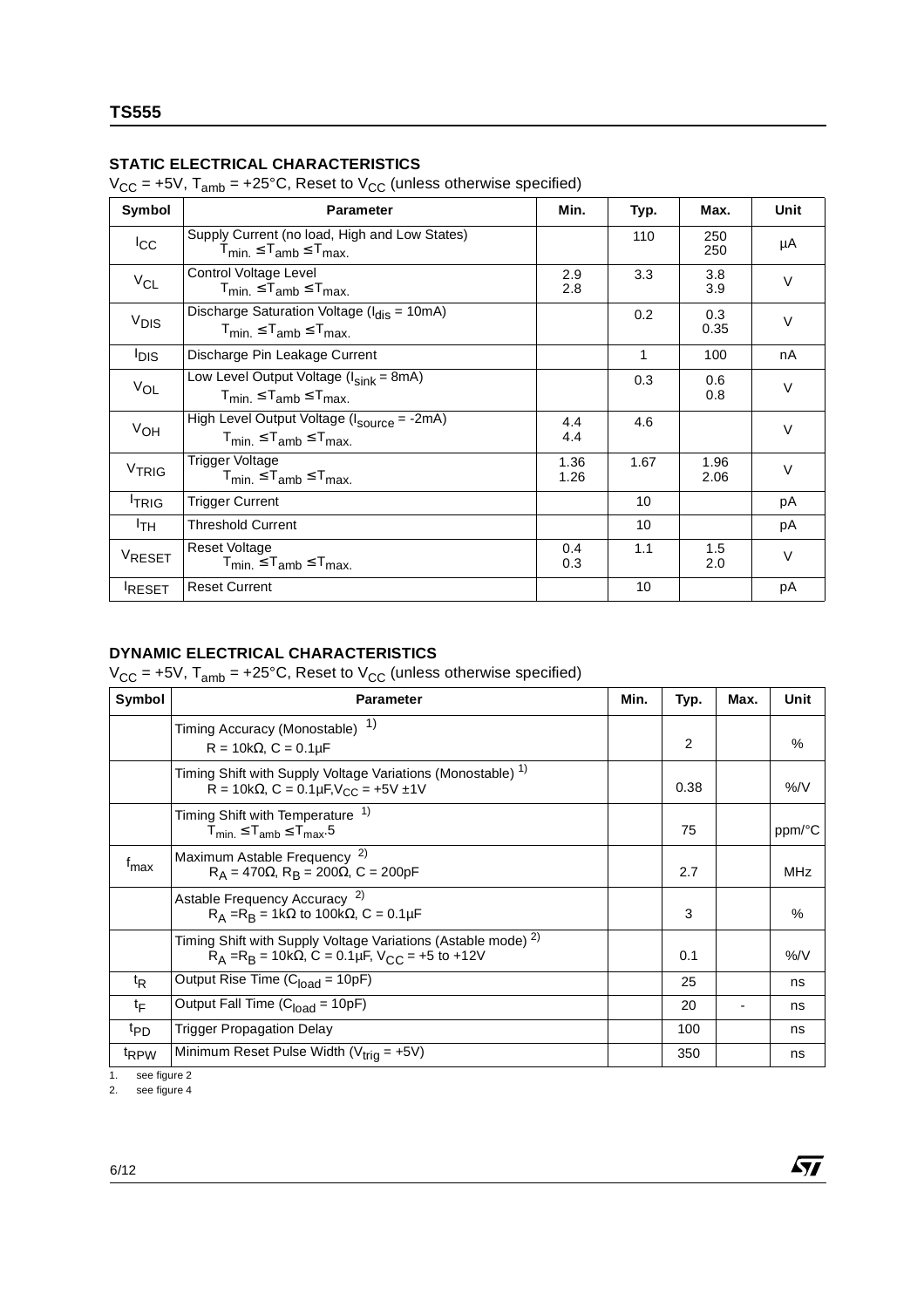## **STATIC ELECTRICAL CHARACTERISTICS**

 $V_{CC}$  = +12V,  $T_{amb}$  = +25°C, Reset to  $V_{CC}$  (unless otherwise specified)

| Symbol            | <b>Parameter</b>                                                                                             | Min.         | Typ. | Max.       | <b>Unit</b> |
|-------------------|--------------------------------------------------------------------------------------------------------------|--------------|------|------------|-------------|
| $_{\rm lcc}$      | Supply Current (no load, High and Low States)<br>$T_{min.} \leq T_{amb} \leq T_{max.}$                       |              | 170  | 400<br>400 | μA          |
| $V_{CL}$          | Control Voltage Level<br>$T_{min.} \leq T_{amb} \leq T_{max.}$                                               | 7.4<br>7.3   | 8    | 8.6<br>8.7 | $\vee$      |
| V <sub>DIS</sub>  | Discharge Saturation Voltage ( $I_{dis}$ = 80mA)<br>$T_{\text{min}} \leq T_{\text{amb}} \leq T_{\text{max}}$ |              | 0.09 | 1.5<br>2.0 | $\vee$      |
| <sup>I</sup> DIS  | Discharge Pin Leakage Current                                                                                |              | 1    | 100        | nA          |
| $V_{OL}$          | Low Level Output Voltage $(l_{sink} = 50mA)$<br>$T_{min} \leq T_{amb} \leq T_{max}$                          |              | 1.2  | 2<br>2.8   | $\vee$      |
| $V_{OH}$          | High Level Output Voltage $(l_{\text{source}} = -10 \text{mA})$<br>$T_{min.} \leq T_{amb} \leq T_{max.}$     | 10.5<br>10.5 | 11   |            | $\vee$      |
| V <sub>TRIG</sub> | Trigger Voltage<br>$T_{min.} \leq T_{amb} \leq T_{max.}$                                                     | 3.2<br>3.1   | 4    | 4.8<br>4.9 | $\vee$      |
| <sup>I</sup> TRIG | <b>Trigger Current</b>                                                                                       |              | 10   |            | рA          |
| <sup>I</sup> TH   | <b>Threshold Current</b>                                                                                     |              | 10   |            | рA          |
| VRESET            | <b>Reset Voltage</b><br>$T_{min.} \leq T_{amb} \leq T_{max.}$                                                | 0.4<br>0.3   | 1.1  | 1.5<br>2.0 | $\vee$      |
| <b>RESET</b>      | <b>Reset Current</b>                                                                                         |              | 10   |            | pA          |

## **DYNAMIC ELECTRICAL CHARACTERISTICS**

 $V_{CC}$  = +12V,  $T_{amb}$  = +25°C, Reset to  $V_{CC}$  (unless otherwise specified)

| Symbol           | <b>Parameter</b>                                                                                                                               | Min. | Typ. | Max. | Unit   |
|------------------|------------------------------------------------------------------------------------------------------------------------------------------------|------|------|------|--------|
|                  | Timing Accuracy (Monostable) 1)<br>$\bar{R} = 10k\Omega$ , C = 0.1µF $V_{\text{CC}} = +12V$                                                    |      | 4    |      | %      |
|                  | Timing Shift with Supply Voltage Variations (Monostable) <sup>1)</sup><br>$R = 10k\Omega$ , $C = 0.1\mu F$ , $V_{CC} = +5V \pm 1V$             |      | 0.38 |      | %N     |
|                  | Timing Shift with Temperature<br>$T_{\text{min}} \leq T_{\text{amb}} \leq T_{\text{max}}$ , $V_{\text{CC}} = +5$                               |      | 75   |      | ppm/°C |
| <sup>I</sup> max | Maximum Astable Frequency <sup>2)</sup><br>$R_A = 470\Omega$ , $R_B = 200\Omega$ , $C = 200pF$ , $V_{C}C = +5V$                                |      | 2.7  |      | MHz    |
|                  | Astable Frequency Accuracy <sup>2)</sup><br>$R_A = R_B = 1k\Omega$ to 100k $\Omega$ , C = 0.1µF, $V_{C} = +12V$                                |      | 3    |      | %      |
|                  | Timing Shift with Supply Voltage Variations (Astable mode)<br>$R_A = R_B = 1k\Omega$ to 100k $\Omega$ , C = 0.1µF, V <sub>CC</sub> = 5 to +12V |      | 0.1  |      | %N     |

1. see figure 2

2. see figure 4

 $\sqrt{M}$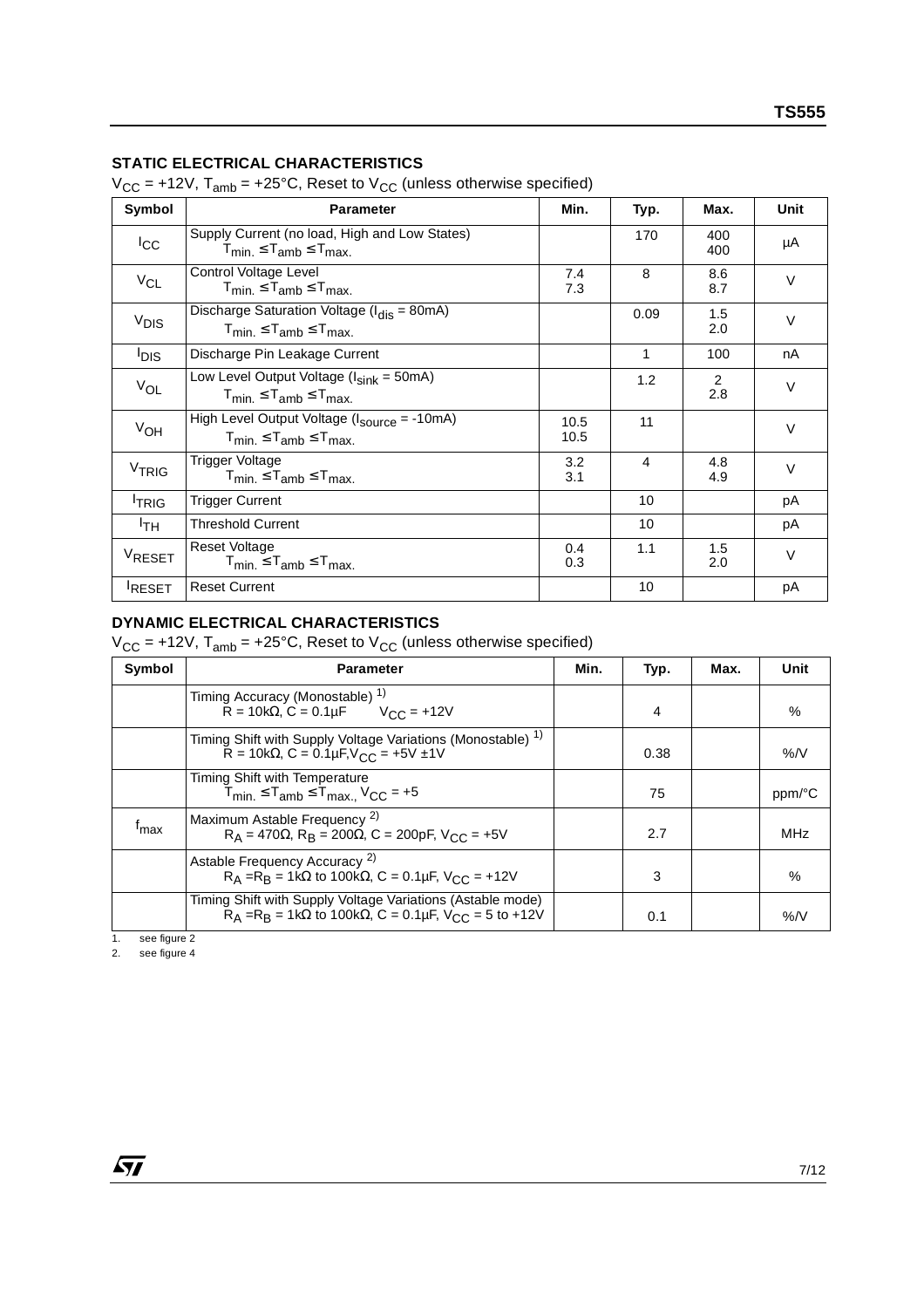### **TYPICAL CHARACTERISTICS**



**Figure 1 :** Supply Current (each timer) versus Supply Voltage

### **APPLICATION INFORMATION**

#### **MONOSTABLE OPERATION**

In the monostable mode,the timer operates like a one-shot generator. Referring to figure 2, the external capacitor is initially held discharged by a transistor inside the timer.

#### **Figure 2 :**



The circuit triggers on a negative-going input signal when the level reaches  $1/3$  V<sub>CC</sub>. Once triggered, the circuit remains in this state until the set time has elapsed, even if it is triggered again during this interval. The duration of the output HIGH state is given by  $t = 1.1$  R x C.

It can be noticed that since the charge rate and the threshold level of the comparator are both directly proportional to the supply voltage, the timing interval is independent of the supply. Applying a negative pulse simultaneously to the Reset terminal (pin 4) and the Trigger terminal (pin 2) during the timing cycle discharges the external capacitor and causes the cycle to start over. The timing cycle now starts on the positive edge of the reset pulse. While the reset pulse is applied, the output is driven to the LOW state.

When a negative trigger pulse is applied to pin 2, the flip-flop is set, releasing the short circuit across the external capacitor and driving the output HIGH. The voltage across the capacitor increases exponentially with the time constant  $\tau = R \times C$ .

When the voltage across the capacitor equals 2/3  $V_{\text{CC}}$ , the comparator resets the flip-flop which then discharges the capacitor rapidly and drives the output to its LOW state.

Figure 3 shows the actual waveforms generated in this mode of operation.

When Reset is not used, it should be tied high to avoid any possible or false triggering.





**AV**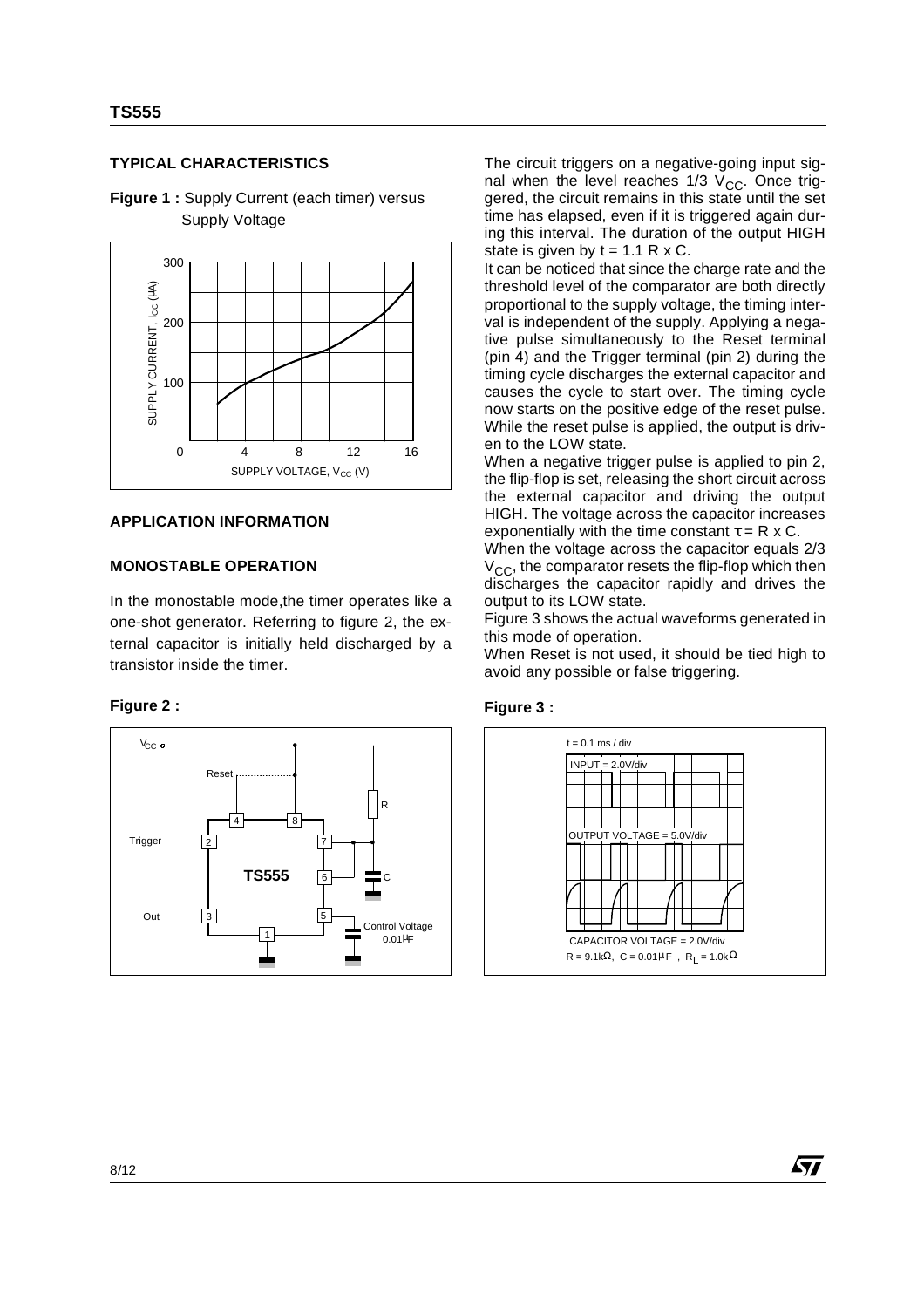### **ASTABLE OPERATION**

When the circuit is connected as shown in figure 4 (pin 2 and 6 connected) it triggers itself and free runs as a multivibrator. The external capacitor charges through  $R_A$  and  $R_B$  and discharges through  $R_B$  only. Thus the duty cycle may be precisely set by the ratio of these two resistors.

In the astable mode of operation, C charges and discharges between  $1/3$  V<sub>CC</sub> and  $2/3$  V<sub>CC</sub>. As in the triggered mode, the charge and discharge times and therefore frequency, are independent of the supply voltage.

#### **Figure 4:**



Figure 5 shows actual waveforms generated in this mode of operation.

The charge time (output HIGH) is given by : t1 = 0.693 ( $R_A + R_B$ ) C and the discharge time (output LOW) by :  $t2 = 0.693 \times R_B \times C$ Thus the total period T is given by :  $T = t1 + t2 = 0.693 (R_A + 2R_B) C$ The frequency of oscillation is then :

$$
f = \frac{1}{T} = \frac{1.44}{(RA + 2RB)C}
$$

The duty cycle is given by :

$$
D = \frac{RB}{RA + 2RB}
$$

#### **Figure 5:**

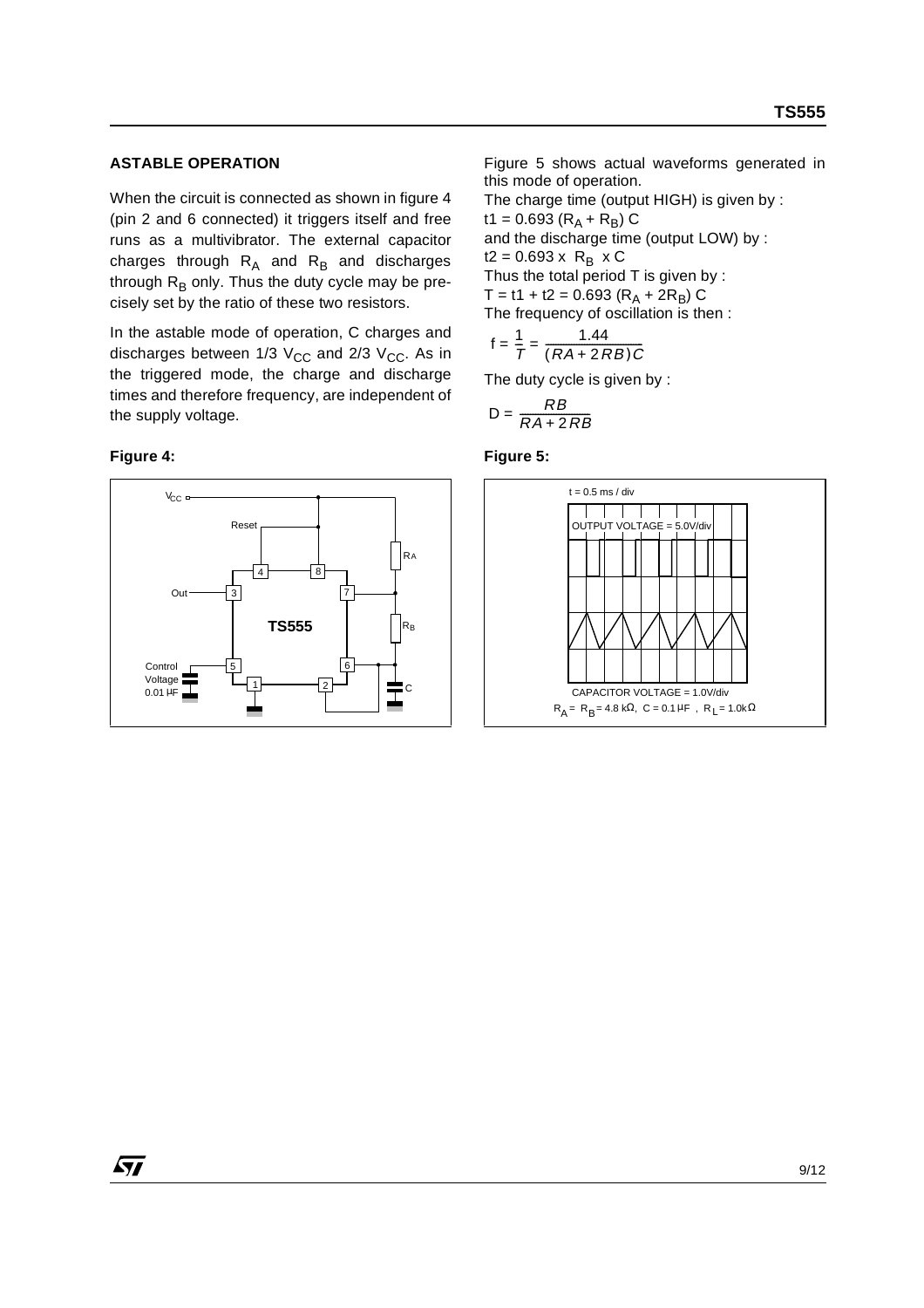## **PACKAGE MECHANICAL DATA**

8 PINS - PLASTIC DIP



| <b>Dimensions</b> | <b>Millimeters</b> |      |       | <b>Inches</b> |       |       |  |
|-------------------|--------------------|------|-------|---------------|-------|-------|--|
|                   | Min.               | Typ. | Max.  | Min.          | Typ.  | Max.  |  |
| A                 |                    | 3.32 |       |               | 0.131 |       |  |
| a1                | 0.51               |      |       | 0.020         |       |       |  |
| B                 | 1.15               |      | 1.65  | 0.045         |       | 0.065 |  |
| b                 | 0.356              |      | 0.55  | 0.014         |       | 0.022 |  |
| b <sub>1</sub>    | 0.204              |      | 0.304 | 0.008         |       | 0.012 |  |
| D                 |                    |      | 10.92 |               |       | 0.430 |  |
| E                 | 7.95               |      | 9.75  | 0.313         |       | 0.384 |  |
| e                 |                    | 2.54 |       |               | 0.100 |       |  |
| e3                |                    | 7.62 |       |               | 0.300 |       |  |
| e4                |                    | 7.62 |       |               | 0.300 |       |  |
| F                 |                    |      | 6.6   |               |       | 0260  |  |
|                   |                    |      | 5.08  |               |       | 0.200 |  |
|                   | 3.18               |      | 3.81  | 0.125         |       | 0.150 |  |
| Z                 |                    |      | 1.52  |               |       | 0.060 |  |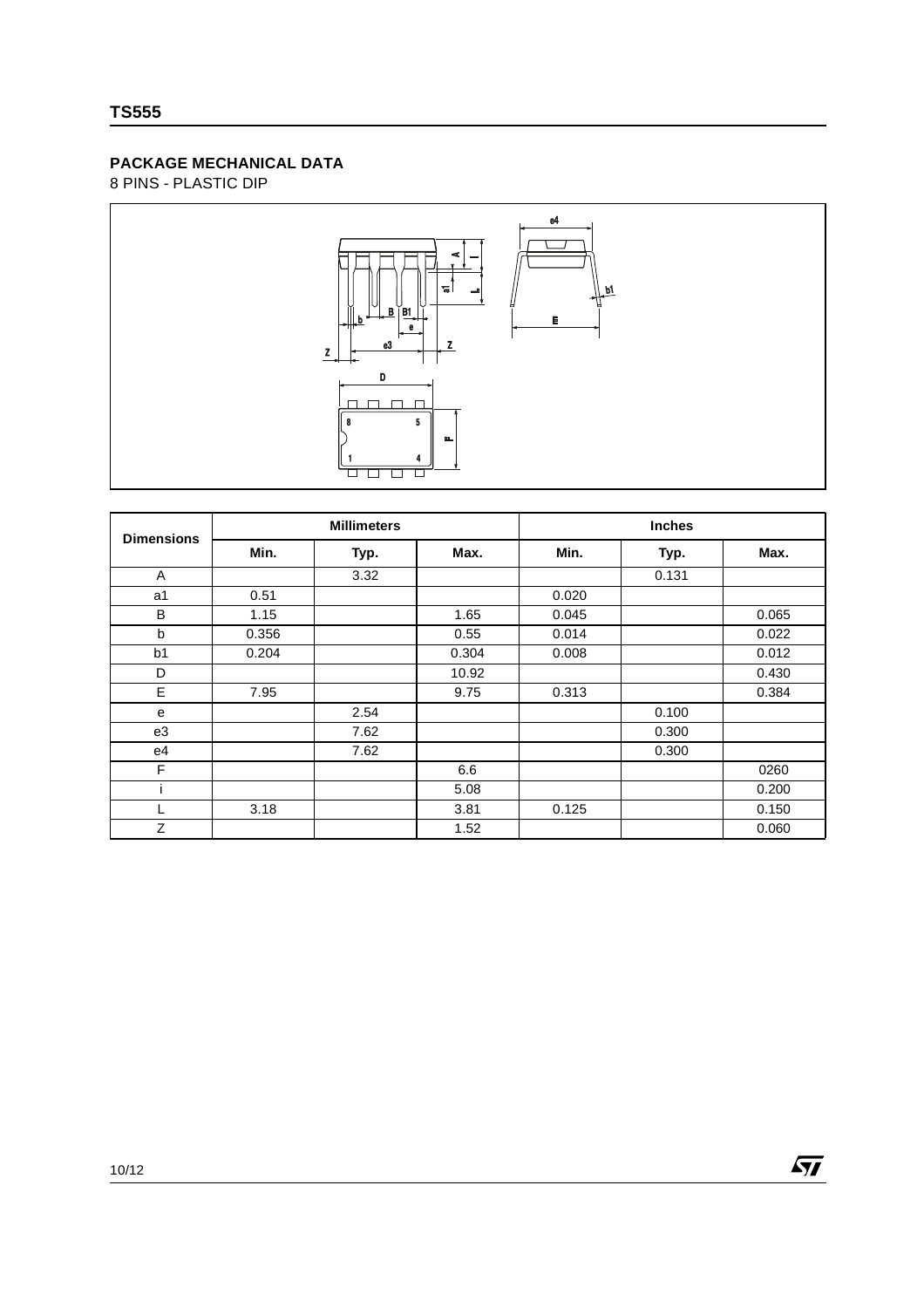## **PACKAGE MECHANICAL DATA**

8 PINS - PLASTIC MICROPACKAGE (SO)



| <b>Dimensions</b> | <b>Millimeters</b> |      |      | <b>Inches</b> |       |       |  |  |
|-------------------|--------------------|------|------|---------------|-------|-------|--|--|
|                   | Min.               | Typ. | Max. | Min.          | Typ.  | Max.  |  |  |
| A                 |                    |      | 1.75 |               |       | 0.069 |  |  |
| a <sub>1</sub>    | 0.1                |      | 0.25 | 0.004         |       | 0.010 |  |  |
| a2                |                    |      | 1.65 |               |       | 0.065 |  |  |
| a3                | 0.65               |      | 0.85 | 0.026         |       | 0.033 |  |  |
| b                 | 0.35               |      | 0.48 | 0.014         |       | 0.019 |  |  |
| b <sub>1</sub>    | 0.19               |      | 0.25 | 0.007         |       | 0.010 |  |  |
| С                 | 0.25               |      | 0.5  | 0.010         |       | 0.020 |  |  |
| c <sub>1</sub>    | 45° (typ.)         |      |      |               |       |       |  |  |
| D                 | 4.8                |      | 5.0  | 0.189         |       | 0.197 |  |  |
| E                 | 5.8                |      | 6.2  | 0.228         |       | 0.244 |  |  |
| e                 |                    | 1.27 |      |               | 0.050 |       |  |  |
| e3                |                    | 3.81 |      |               | 0.150 |       |  |  |
| F                 | 3.8                |      | 4.0  | 0.150         |       | 0.157 |  |  |
|                   | 0.4                |      | 1.27 | 0.016         |       | 0.050 |  |  |
| M                 |                    |      | 0.6  |               |       | 0.024 |  |  |
| S                 | $8^\circ$ (max.)   |      |      |               |       |       |  |  |